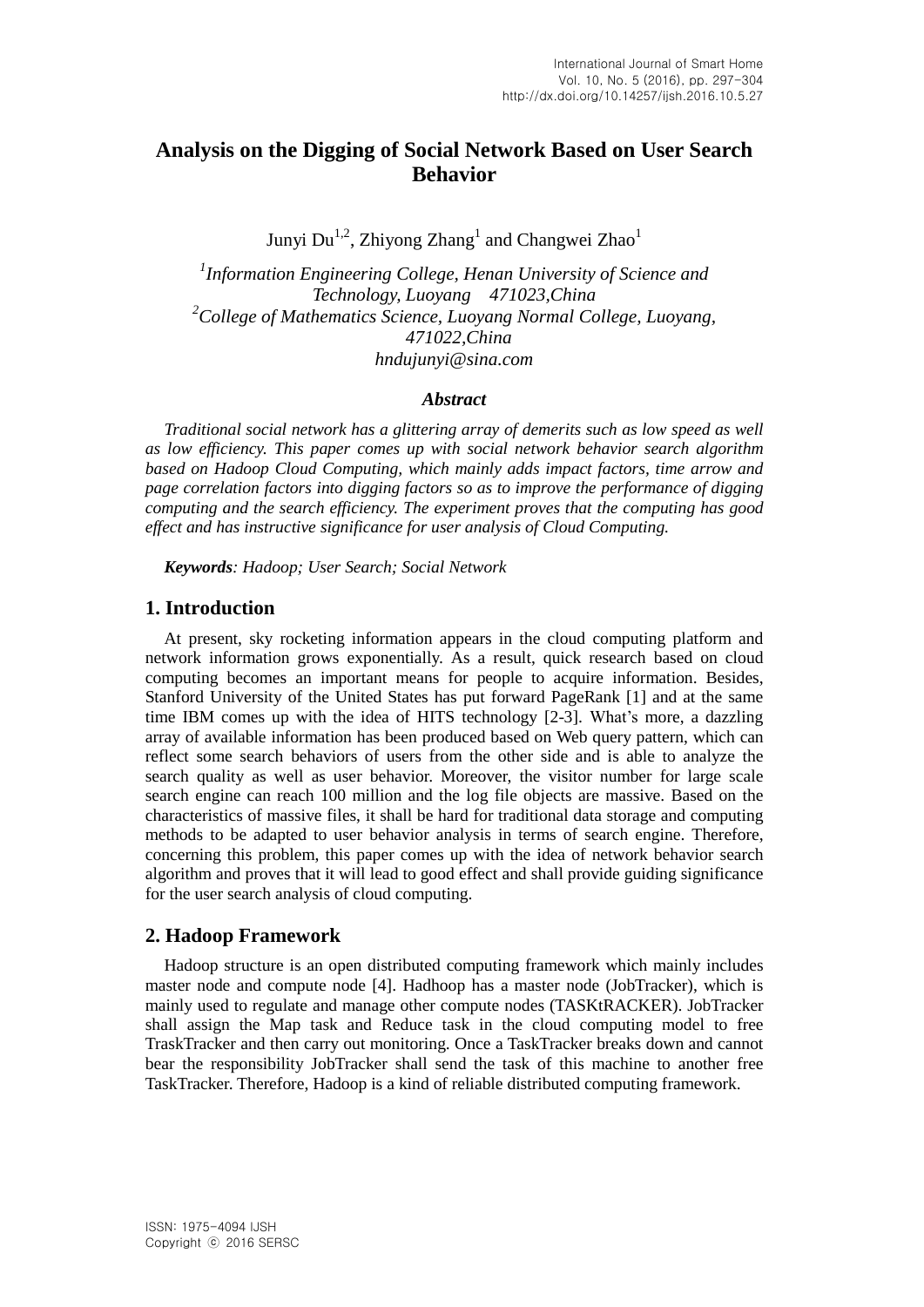# **3. Map/Reduce Model**

In cloud computing, resources and distribution of tasks are not correspondent to each other. First of all, tasks are reflected on corresponding resources, and then corresponding physical equipment through resources. Currently, this reflection method mainly adopts the Map/Reduce model of cloud computing as shown in Figure 1:



### **Figure 1 Map/Reduce Model**

From the above model, the cloud computing model can be found in the need to user's tasks is divided into several segments in the system, these fragments represent the cloud customer service, and these fragments requires work converting machine can be a physical device output file. Due to the limitations of cloud computing resources and structural heterogeneity characteristics of recurrent resource competition and lead to irrational distribution of resources, how can make a reasonable configuration of resource allocation in the model is the core of the allocation of resources.

## **4. Relevant Work of User Search**

### **4.1. Weight of Various Search Index**

The resource information of social network based on cloud computing is vast. To begin with, search engine will carry out text segmentation based on the key words submitted by users and then delete the irrelevant words. Then, with search engine, we can analyze the weight of searching words. Based on this, the computing value can be adopted to highlight the key words.

This paper takes the word weight as the search uniterm and the term set as well as the weight of key words can be taken as the integration of uniterm. Suppose  $X_{i,j}$  is the divided weight after searching and  $Y_{i,j}$  is the weight of a certain word in the query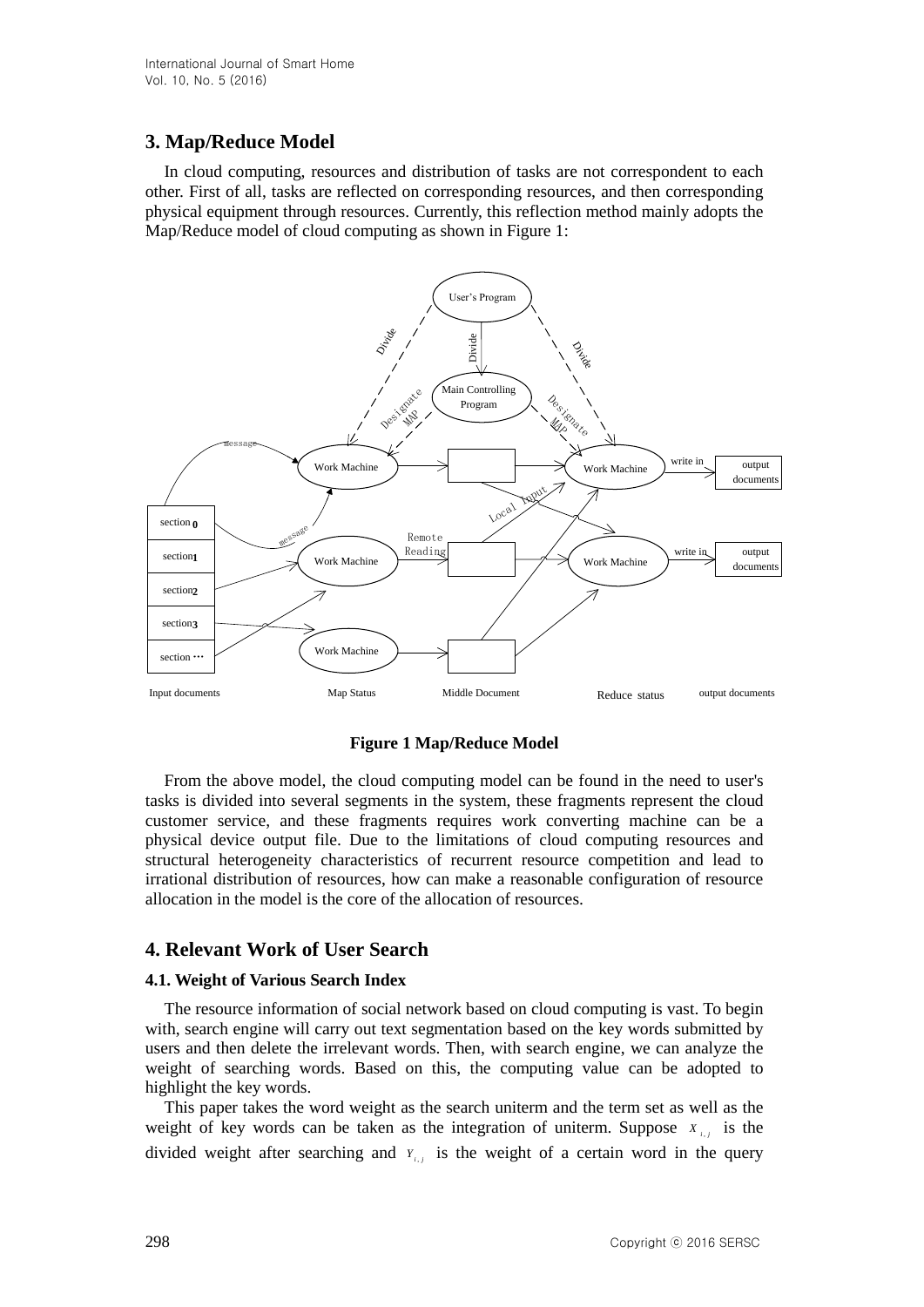sequence and  $Z_{i,j}$  is the weight of sequence segmentation. Therefore, we can have the following conclusion:

$$
f(d_j, t) = \frac{\sum_{i=1}^{t} X_{i,j} \times Y_{i,j} \times Z_{i,j}}{\sqrt{\sum_{i=1}^{t} X_{i,j}^2} \times \sqrt{\sum_{i=1}^{t} Y_{i,j}^2} \times \sqrt{\sum_{i=1}^{t} Z_{i,j}^2}}
$$
(1)

$$
X_{i,j} = Fre_{i,j} \times \log \frac{N}{n_i} \tag{2}
$$

$$
Y_{i,j} = \frac{n_{i,j}}{\sum_{i=1}^{N} n_{i,j}}
$$
 (3)

$$
Z_{i,j} = \frac{\{N_{i,j}\}}{\sum_{i=1}^{N} N_{i,j}}
$$
 (4)

Among which,  $d_j = (X_{1,m}, X_{2,m}, \dots, X_{i,m})$ ,  $t = (X_{1,n}, X_{2,n}, \dots, X_{i,n})$ . *Fre*<sub>*i,j*</sub> refers to the frequency of I key word in j web page. What's more,  $log \frac{N}{n}$ *i*  $\frac{N}{n_i}$  refers to the frequency index of reverse document, *N* refers to the number of resources and  $n_i$  is the total number of web page showing for i key words.

#### **4.2. Model Factors to Be Considered**

Based on the PageRank algorithm, this paper firstly analyzes the user searching behavior from the perspective of searching frequency as well as preference. Then, the weight shall be taken into consideration, and main considerations show as follows:

(1) User searching behavior: Concerning the searching behavior q, and clicking volume C, users may ignore the return result URL and therefore the searching behavior is greatly affected by it. This paper adopts the following formula to make up for this defect

$$
U_{q} = \sum_{i=1}^{n} c(A, q) * click(A, q)
$$
 (5)

In the formula,  $c(A,q)$  is the balance factor of webpage A and  $click(A,q)$  is the clicking volume. The higher value of  $U_{q}$ , the page is more popular otherwise the page shall be listed in the bottom.

(2)User thinking time: While carrying out searching behavior, if users find out that there are similarities between searching behavior they shall stay on for a while which yet is not related to their satisfaction. Therefore, the formula  $(6)$  is adopted to describe the weight of searching time.

$$
Time(A, q) = \frac{t_i}{\sum_{i=1}^{n} t_i}
$$
 (6)

In the formula,  $t_i$  refers to the time users spend to browse website A while inquiring the word collection *q*

(3) Correlation among pages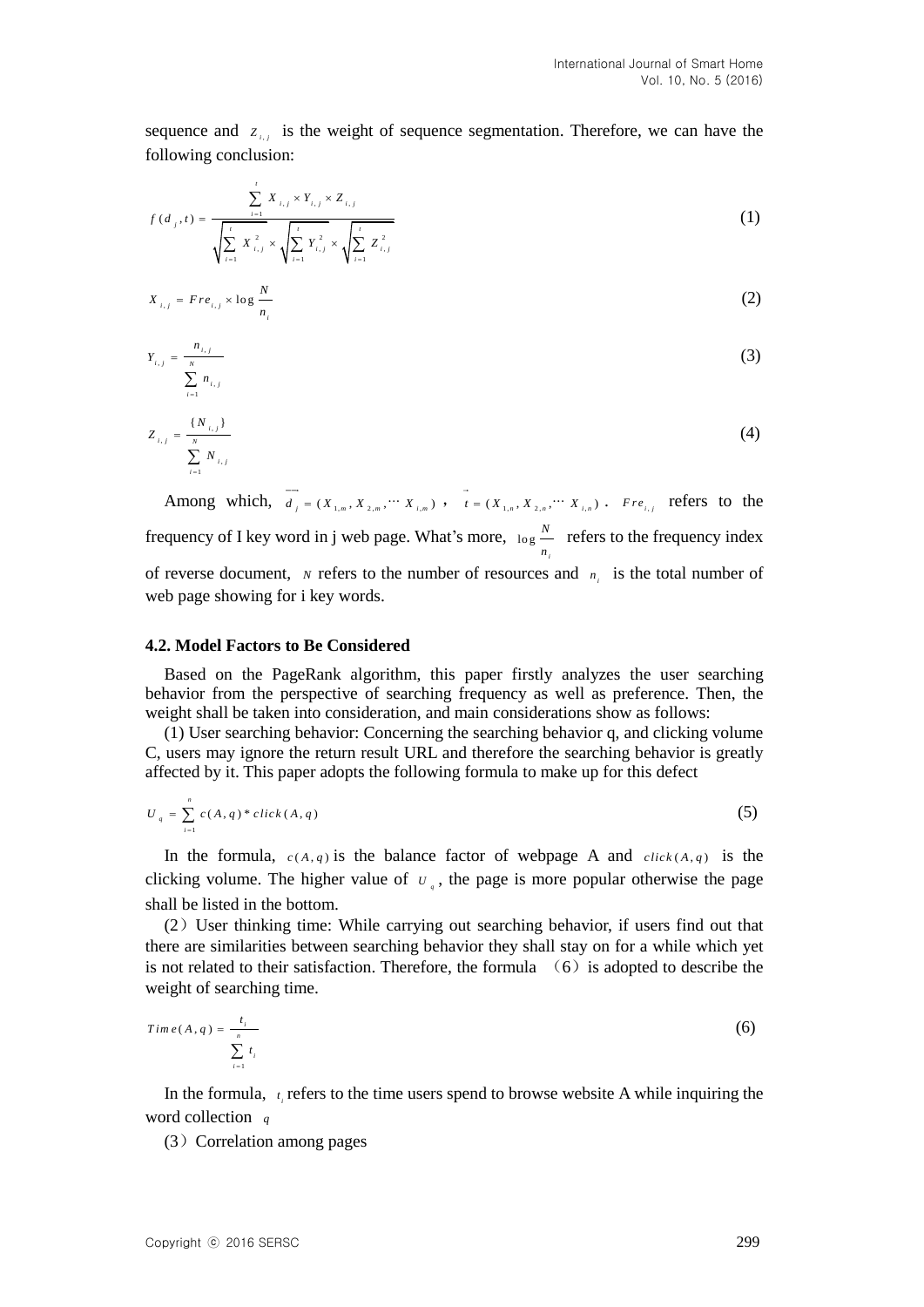In the course of searching in cloud computing, there is correlation between page *i* and *j* yet the weight maybe greatly different. Therefore, the balance factor should be relied on to compensate for the pages listed behind. Suppose N iteration is carried out during certain time<sub>[0,t]</sub> and the pages clicked by users constructs matrix  $C_{N \times N}$ , among which,  $c_{i,j}$  refers to the number of page *i* and *j* being clicked. If  $c_{i,j}$  as well as  $c_{j,i}$ is greater than 0, then we can say that  $i, j, k$  have relations and we can conclude the following:

$$
K(A, T_i) = \lambda (ID_A, ID_{T_i})
$$
\n<sup>(7)</sup>

In the formula,  $K(A, T_i)$  refers to the correlation between A and  $T_i$ ,  $\lambda (ID_A, ID_{T_i})$ refers to the correlation value found out based on the ID of two pages.

### **4. Analysis on the Advanced User Searching Algorithm**

Page Rank is an important method to identify the page level/importance which is able to

promote the ranking of the pages so as to improve the searching correlation and quality. However, in the course of searching, a dazzling array of users will choose the page based on the similarity with the topic. As a result, there should be imbalance. So, not only the direct link relation is needed the implicit introduction factors are also needed. So, advancement can be carried out on traditional PageRank and the PR calculation for page X is shown as follows:

X is shown as follows:  
\n
$$
PR(X) = \sum_{(X,T_i)\in E} \left( \frac{PR(T_i) * (\delta_1 f(X,T_i) + \delta_2 T(X,q) + \delta_3 K(X,T_i))}{\sum_{k=1}^M \text{click}(T_i, X)} \right)
$$
\n(8)

In the formula, parameters  $\delta_1$ ,  $\delta_2$ ,  $\delta_3$  refer to influence factors, time arrow and page relevance and  $\delta_1 + \delta_2 + \delta_3 = 1$ . *E* refers to the total of web pages, *d* refers to damping factor and  $click(T_i, X)$  refers to the number of being clicked of page  $T_i$  and X and the higher number of being clicked, they are more related. To conclude, this formula takes user behavior, time arrow and page relevance into full consideration.

## **4.1** The Setting of  $\delta_1$ ,  $\delta_2$ ,  $\delta_3$  Factors

Influence factors, to some extent can be regarded as the key affecting the efficiency of algorithm. This paper adopts data sample to analyze the data elements, and conducts group calculation on the data of searching behavior finding out that influence factors have little effect on the interference factor. The performance feedback is shown in Table 1.

| Record Number |         |         |         |
|---------------|---------|---------|---------|
| 500           | 0.16878 | 0.31731 | 0.51391 |
| 1000          | 0.25492 | 0.36147 | 0.37461 |
| 10000         | 0.22712 | 0.42723 | 0.34565 |
| 20000         | 0.41291 | 0.21218 | 0.37491 |

**Table 1. Parameter Record**

From the above table, we can see that the value of  $\delta_1$  is between [0.16878, 0.41291] and the value of  $\delta_2$  is between [0.21218, 0.42723] while the value of  $\delta_3$  is between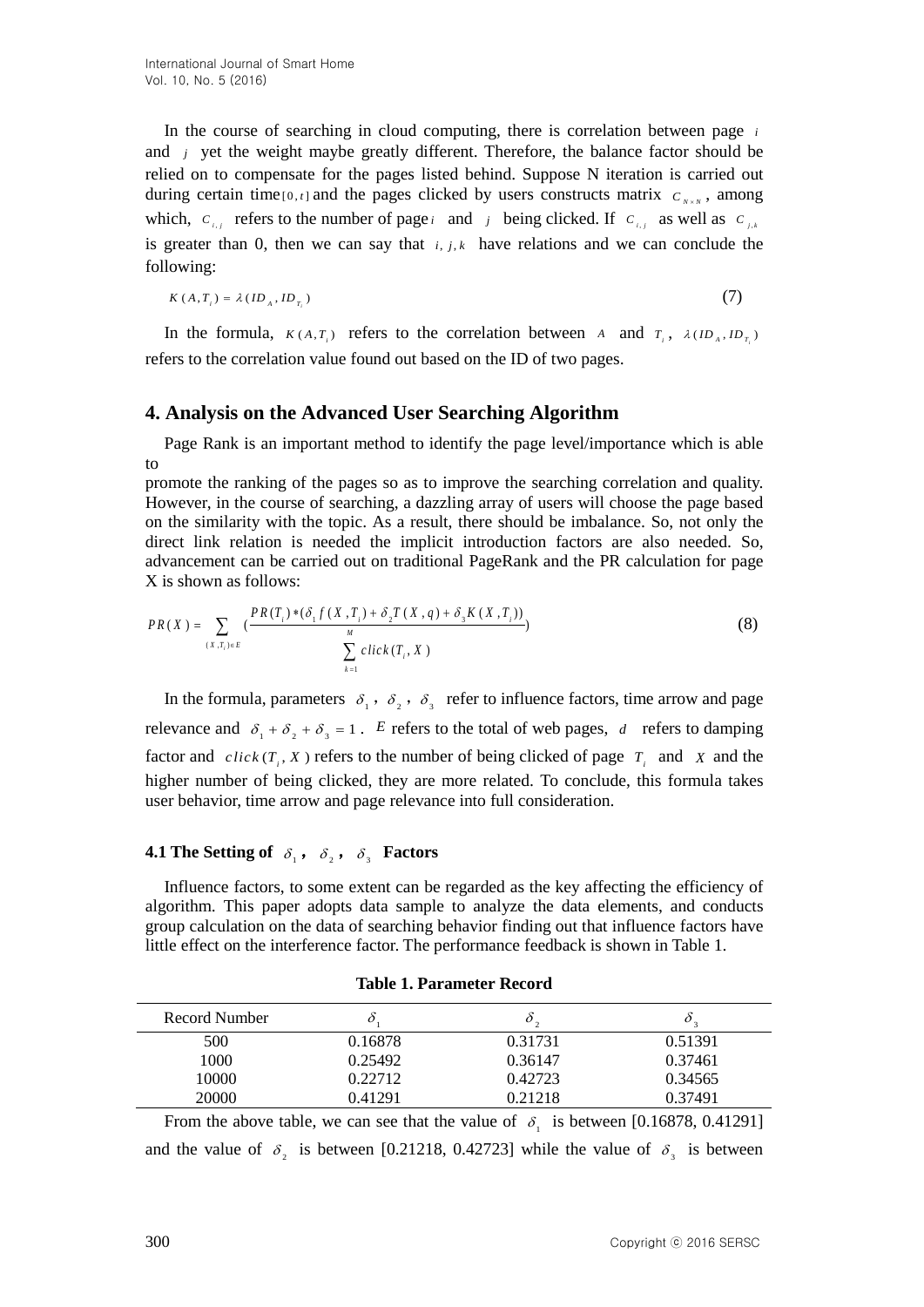[0.34565, 0.51391]. That is to say, the order singly carried out by reliability function cannot fully satisfy customers and the final order will affect the customer influence factors, time arrow and page relevance.

### **4.2. Real-Time Feedback Details**

In the course of user searching based on cloud computing we firstly obtain a result set via search engine and then users can click the targeted pages after receiving the query result so as to acquire its ID number. What's more, based on relevant implicit values, the result set will be compared with the implicit degree of correlation and the page is closely attached can be returned to users as the new searching result, showing in Figure 2:



**Figure 2. Real-Time Feedback Detail Comparison**

#### **4.3. Algorithm Flow**

Step 1: Users search based on targets and obtain certain pages;

Step 2: Based on the basic PageRank computing, we introduce the user influence factors, time arrow, page relevance to conduct analysis.

Step 3: Analyze the webpage concerning the user influence factors.

Step 4: Carry out analyze based on the time needed based on time arrow.

Step 5: Choose based on the analysis on the page relevance.

Step 6: Submit the result of step 3 and step 5 to PageRank and calculate the result.

Step 7: Feedback the results to users.

## **5. Massive Data Processing Model Design Based on Hadoop**

This experiment adopts 5 PC to construct the Hadoop distributed computing platform and one of the PC is taken as the server, which is mainly responsible as the main node and the other four is TaskTracker.

### **5.1 Data Collecting**

The data used in the experiment is mainly collected from 58 [7] and this paper collects 10 million items in one week and the query setting is shown in Table 2

| Field Name | Instruction             |
|------------|-------------------------|
| Query      | Query content           |
| URL-Rank   | URL Ranking             |
| SessionID  | User Cookie information |

**Table 2. Query Recording Format**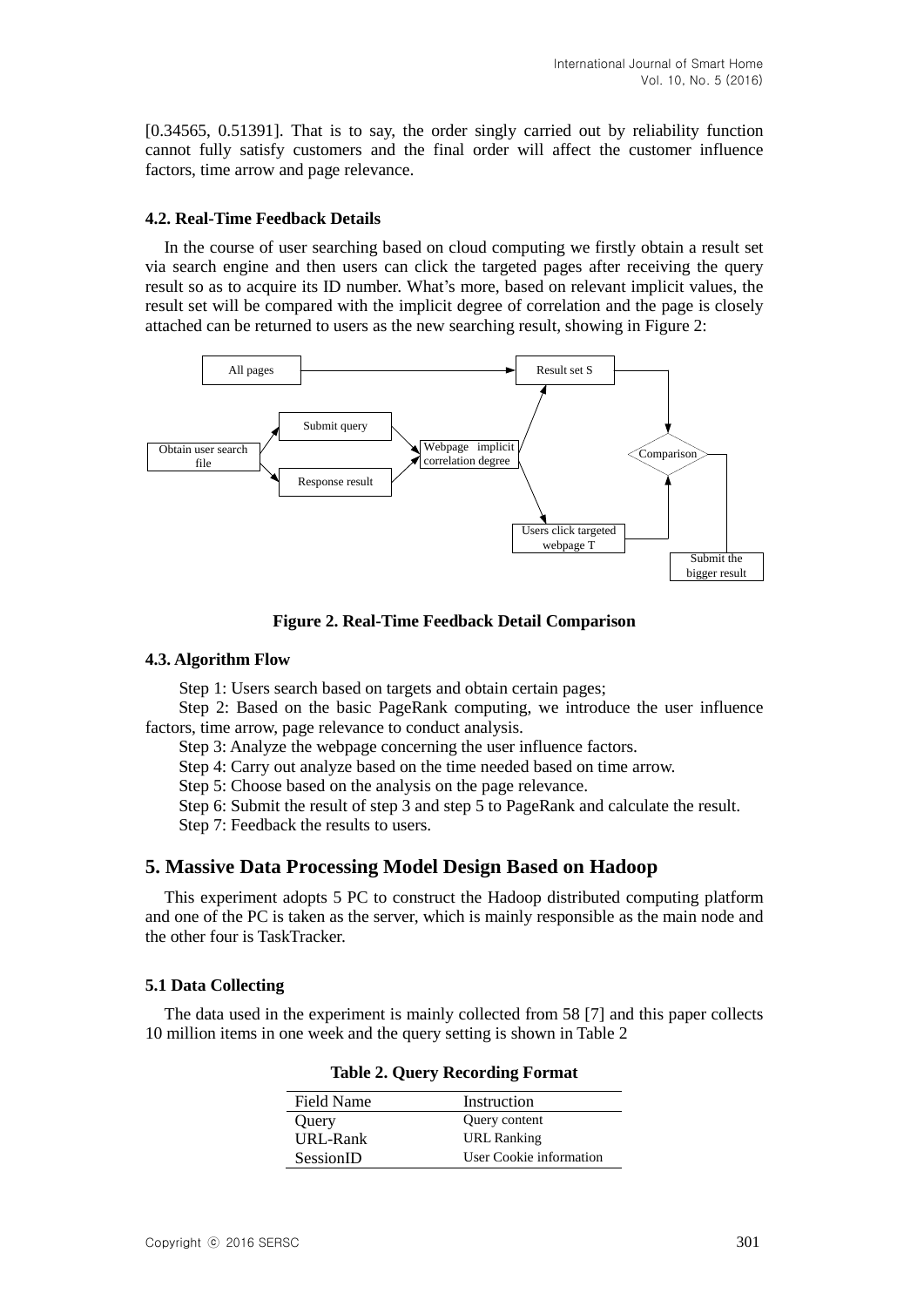## **5.2. De-Duplication**

There is a glittering array of duplicate records in iqiyi which ignited based on the different order of searching in 58 for example Zhang Lei male and Male Zhanglei and such demonstration approach will lead to one searching result and the duplicated one should be deleted. This paper adopts Map/Reduce to delete pseudo-code.

```
Map(String No,Stirng Content)
{ String Str[]="lineContent.spli()";
   Collect(id,term);// Collecting all data
 }
Reduece(String id,Tree terms)
{ While each<=terms
    {// Duplicate Weedout
 }
   Collect(id,new Terms);
}
```
## **5.3. User Data Analysis**

The Hadoop framework is able to analyze and dig data from multiple perspectives including hot searching words, and single click frequency. Users of Youku website mainly search based on the hot words and these search behaviors can be analyzed. What's more, the size of data set can be stored and calculated. The pseudo-code of hot topics is shown as follows:

```
Map(String No,Stirng Content)
 { String Str[]="lineContent.spli()";
    Collect(id,term);// Collect all data
   While each \leq terms
       { collect(term,reduce)// reduce Send the data to reduce
      }
  }
 Reduece(String query,Tree values)
 { int num=0;// Ser counter
    While each <= terms
      {num=num+values// Accumulative page view
  }
     Collect(query,num);
}
```
## **5.4. Experimental Result Analysis**

This paper compares literature [9-10] and the data resource comes from Heritrix[11] and the webpage page view is distributed based on 100 thousand, 30 thousand, 50 thousand and 1 million with 5 clusters, including 100 thousand, 20 thousand, 30 thousand and 40 thousand. The comparison based on different data volume, nodes and accuracy is shown in Figure 3.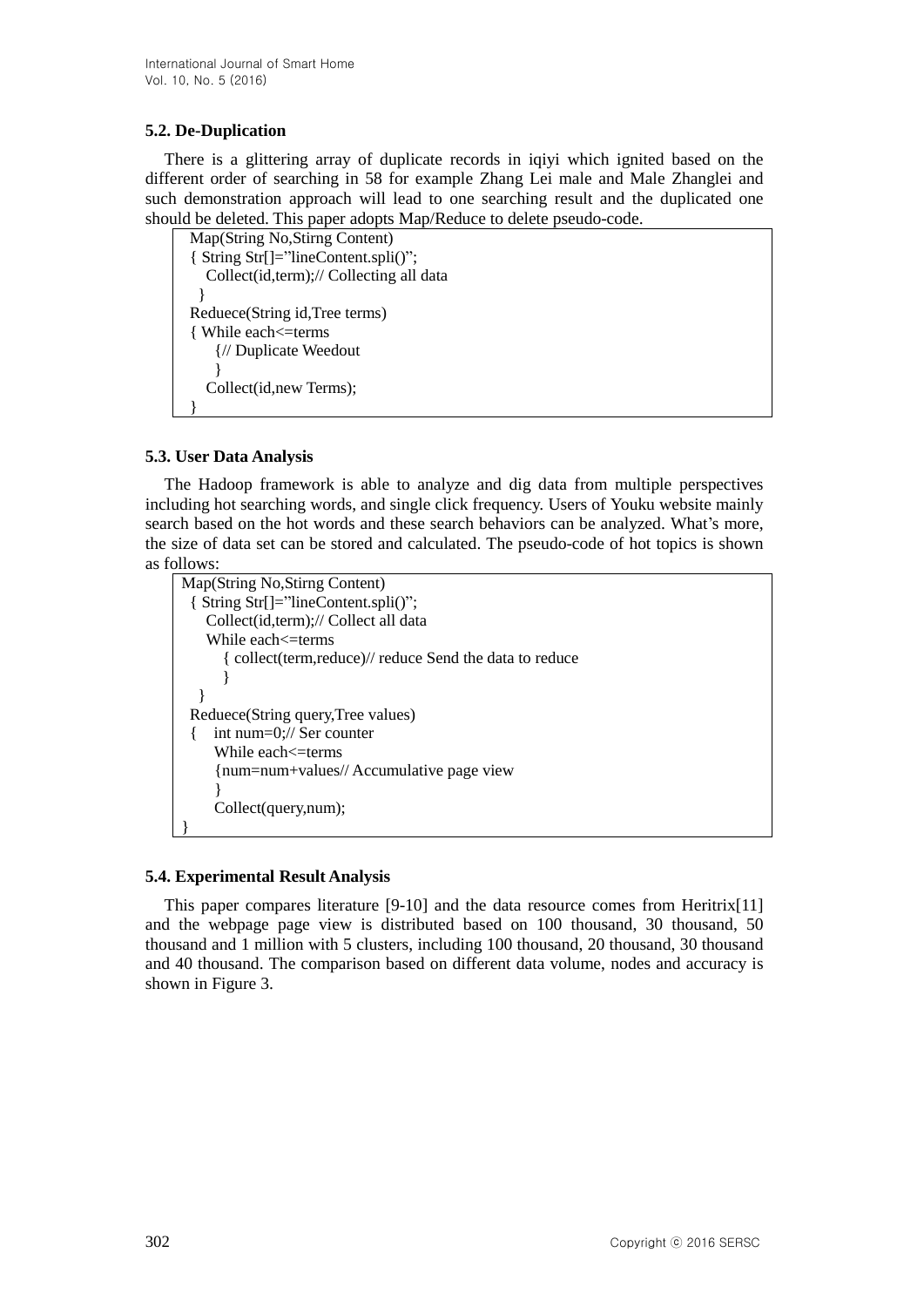

图 **3. The Comparison of Three Algorithms Based on Different Page View**

## **6. Conclusion**

To conclude, the user search behavior based on Hadoop is able to help users acquire information via query log and data digging technique, which can be used in massive file processing. In addition, the analysis on 58 dataing data as well as the Hadoop distributed computing framework is beneficial to effectively make up for the demerits of computing model based on cloud computing, which is also of guiding and practical significance.

## **References**

- [1] L. Page, S. Brin and R. Motwani, "The Pagerank Citation Ranking;Bringing Order to the Web", [R].Techical Report,Standford Digital Library Technologies Project, **(2011)**.
- [2] J. M. Kleinberg, "Authoritative Sources in a Hyperlinked Environment", [J].Journal of the ACM, vol. 46, no. 5, **(2012)**, pp. 604-632.
- [3] S. Chakrabarti, B. Dom and P. Raghavan, "Automatic Resource List Compilation by Analyzing Hyperlinked Resource List Compilation by Analyzing Hyperlink Structure and Assocaitaed Text[EB/OL]., [http://citeseer.ist.psu.edu/chakrabarti98automatic.htm,](http://citeseer.ist.psu.edu/chakrabarti98automatic.htm)
- [4] PoweredBy-HadoopWiki[EB/OL].http://wiki,apache.org/hadoop/PoweredBy,
- [5] D Borthakur, "HDFS Architecture" [EB/OL]. http://hadoop.apache.org/common/ docs/current/hdfs\_design, **(2013)** November 17.
- [6] G.-J. Mao and L.J. Duan, "The principle and algorithm of data mining", Beijingtsinghua university press, **(2009)**.
- [7] http://labs.58.com
- [8] L. Jian, L. Yi-qun and M. S.-Ping, "Analysis into the Relationship Between Search Engine User Behavior and User Satisfaction Evaluation[J]. f Chinese Information Processing, **(2014)**, vol. 28, no. 1, pp. 73-79.
- [9] C.Chen, Zhan Yin-wei and Li Ying, "Page Rank parallel algorithm based on Journal of Computer Applications", vol. 35, no. 1, **(2015)**, pp. 48-52.
- [10] C.Shan-Shan and W. Chong, "Improved PageRank Algorithm Based on Links and User Feedback", [J],Computer Science, vol. 41, no. 12, **(2014)**, pp. 179-182